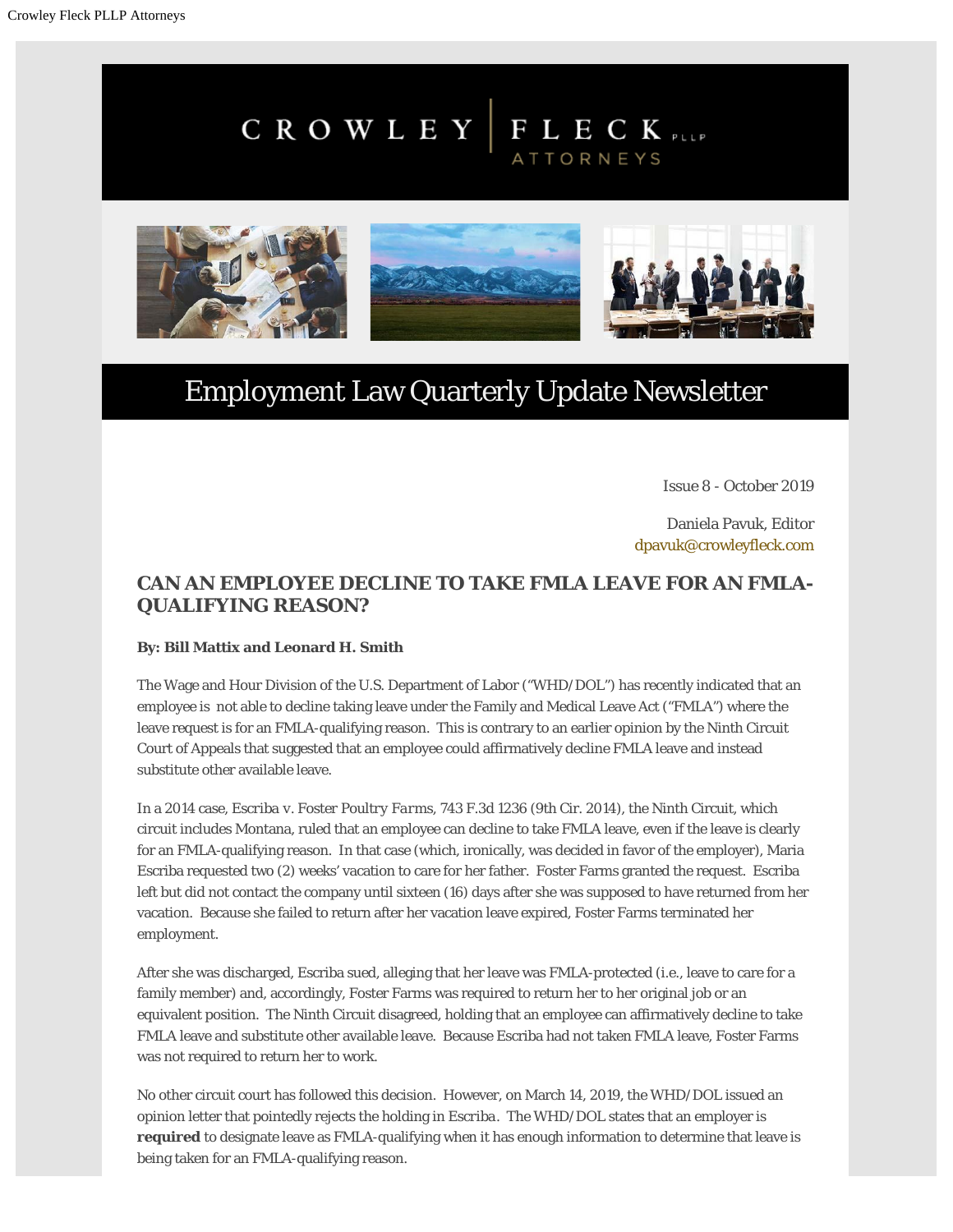In this regard, the WHD/DOL noted that the applicable regulations provide that the employer is responsible in all circumstances for designating leave as FMLA-qualifying and for giving notice of the designation to the employee. Absent extenuating circumstances, the employer is *required* by the regulations to provide a written designation notice to the employee within five (5) business days after the employer has enough information to determine that the leave is being taken for an FMLA-qualifying reason. Designation is mandatory and the neither the employer nor the employee may decline the protection of the FMLA for that leave. In fact, pursuant to the FMLA's regulations, failure by the employer to properly designate leave may constitute impermissible interference with an employee's FMLA rights.

In issuing this opinion, the WHD/DOL acknowledged the Ninth Circuit's decision in *Escriba* and expressly stated that it "disagrees . . .that an employee may use non-FMLA leave for an FMLA-qualifying reason and decline to use FMLA leave in order to preserve FMLA leave for future use".

Accordingly, there is a clear difference of opinion between the Ninth Circuit and the WHD/DOJ on this issue. Because Montana is in the Ninth Circuit, the question arises, "What is a Montana employer to do when faced with this situation"? There is little in the way of clear guidance. Only Montana court has been presented with a similar issue since the WHD/DOJ issued its guidance earlier this year.

In *Sims v. Stillwater Mining Co*., 2019 WL 4142506 (August 30, 2019), the plaintiff suffered from joint problems in his shoulder. Following an adverse reaction to a cortisone injection, he contacted his employer and requested FMLA leave. Stillwater provided him with the necessary FMLA paperwork and Sims' doctor faxed the employer a certification indicating that sims would be unable to work from July 20th to August 1st.

Sims returned to work on August 1st and worked the next two days but planned to request additional time off using his vacation time instead of FMLA leave. Incorrectly thinking that he had accrued vacation remaining, Sims submitted a vacation request form to his supervisor, which included the comment "for Doctor Apt Regarding FMLA follow up". Sims took a vacation day on August 4th despite having no vacation time remaining. Stillwater discharged him for violating the terms of his collective bargaining agreement by taking a vacation day he did not have.

Sims sued alleging, among other things, that Stillwater had interfered with his FMLA rights. (Of note, Sims returned to his doctor and got him to extend his FMLA leave through August 4th.) In moving for summary judgment, Stillwater relied heavily on *Escriba* for the proposition that Sims had declined further FMLA leave after he had returned. The court denied the motion, commenting that it was a question of fact whether Sims had "affirmatively declined" further FMLA leave.

So, how much guidance is this? Unfortunately, not much. While the court, based on *Escriba*, clearly indicated that an employee eligible for FMLA could affirmatively decline to take such leave, it is also clear from the case that the guidance issued by the WHD/DOJ was not cited to or considered by the court. Had it been, the result might – or might not – have been different.

An employee can substitute paid leave for FMLA leave, and employers may require that they do so. However, the WHD/DOL states that the term "substitute" as used in the FMLA means that the paid leave will run concurrently with the FMLA leave. In other words, such substituted leave is not in addition to the FMLA leave, and the employer may not delay designating leave as FMLA leave even if the employee would prefer that it do so.

An employer can have a more generous leave policy than is required by the FMLA. However, the employer may not designate more than twelve (12) weeks of leave (twenty-six (26) weeks for care of servicemembers) as FMLA leave. For example, an employer could provide for twenty-four (24) weeks' leave under its own policies, but only twelve (12) of those weeks would constitute FMLA leave. An employee cannot maintain a cause of action against the employer for violation of its own more generous leave policy. (Although, in Montana, if an employer had a written personnel policy to this effect and discharged an employee in violation of it, it would likely be grounds for a wrongful discharge action.)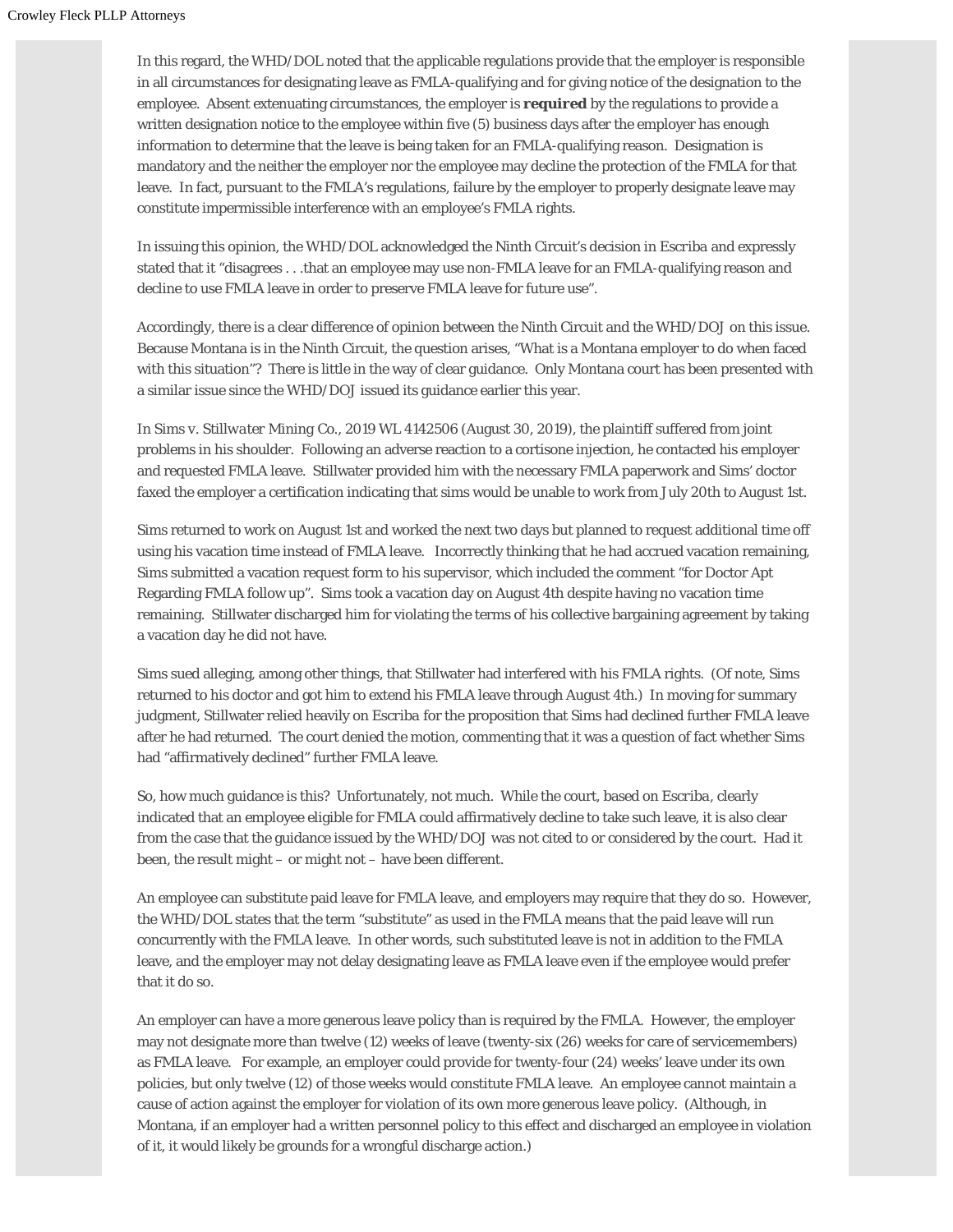The *Escriba* decision has not been overruled, so it is still good law in the Ninth Circuit for the time being. However, the recent WHD/DOL guidance calls into question the soundeness of the Ninth Circuit's reasoning and provides employers with an argument that an employee cannot decline FMLA leave when the circumstances for the leave qualify. Until that question is resolved in this circuit, employers are well-advised that when an employee requests leave for an FMLA qualifying reason, they should provide the employee the required FMLA forms. If the employee indicates that he or she does not wish to take FMLA leave – i.e., wishes to take accrued vacation, sick leave, or other personal time – document that fact in writing.

### **COMPLYING WITH PRESERVATION DUTIES: EMPLOYEE CELL PHONE EVIDENCE**

#### **By: Mark Feddes**

 $\overline{\phantom{a}}$ 

In a recent case in Montana federal court, sanctions were imposed for the quick destruction of an employee's personnel file in the face of what the court deemed to be foreseeable litigation. *Webster v. Psychiatric Med. Care, LLC*, 2019 WL 2300634. The sanctions ordered in *Webster* are a strong motivator for employers to promptly identify and preserve relevant evidence. More and more, employers are being asked by claimants to preserve and produce text messages, call histories, photos, and other forms of electronically stored information ("ESI") on other employees' cell phones. An employers' duty and practical ability to preserve this ESI presents a unique set of challenges. The critical point, however, is that employers should understand that their preservation duty likely extends to ESI on employees' phones and reasonable steps should be taken to preserve it.

In the modern workplace, it is common for relevant (and even critical) evidence such as text messages, call histories, or photos to be stored on an employee's phone—triggering the employer's duty to try to prevent destruction of relevant evidence. On the other hand, it seems strange that an employer would have the right to independently invade an employee's privacy rights in order to access and preserve that ESI for litigation. While there are certainly competing interests to be considered, the important takeaway is that employers must take proactive steps to preserve cell phone evidence. The failure to do so may result in spoliation sanctions or third-party claims. Whether or not the employer has a separate right to unilaterally demand access and obtain ESI without authorization is a separate question. What is vitally important is the employer making prompt preservation efforts.

An employer may not necessarily think to preserve ESI on employees' phones because it may seem outside the employer's possession or control. However, that is not necessarily the case. In this context, control is defined as "the legal right to obtain evidence upon demand." *Palmer v. City of Missoula*, 2015 WL 11090360 (D. Mont. 2015). A number of courts have held that ESI in an employee's possession is within the "control" of the employer. *Selectica, Inc. v. Novatus, Inc*., 2015 WL 1125051 (M.D. Fla. 2015). The reasoning is that the employer-employee relationship is considered to result in the employer having the necessary practical control over information possessed by the employee.

The duty to preserve ESI extends to those employees likely to have relevant information. Courts have held that a corporate party's duty to preserve ESI evidence extends to the "key players" in the case (i.e. those employees likely to have relevant information). *Zubulake v. UBS Warburg LLC*, 220 F.R.D. 212 (S.D.N.Y. 2003). More broadly, at least one court has also held that the duty to preserve and produce ESI on employees' cell phones issued by the employer extends to the space on the employees' phones used for any business that is relevant to the litigation. *In re Pradaxa (Dabigatran Etexilate) Prod. Liab. Litig*., 2013 WL 6486921 (S.D. Ill. 2013).

The degree of actual control an employer will be considered to have over ESI on employee phones may depend on a number of factors, such as: whether the phones are company issued, whether the employer pays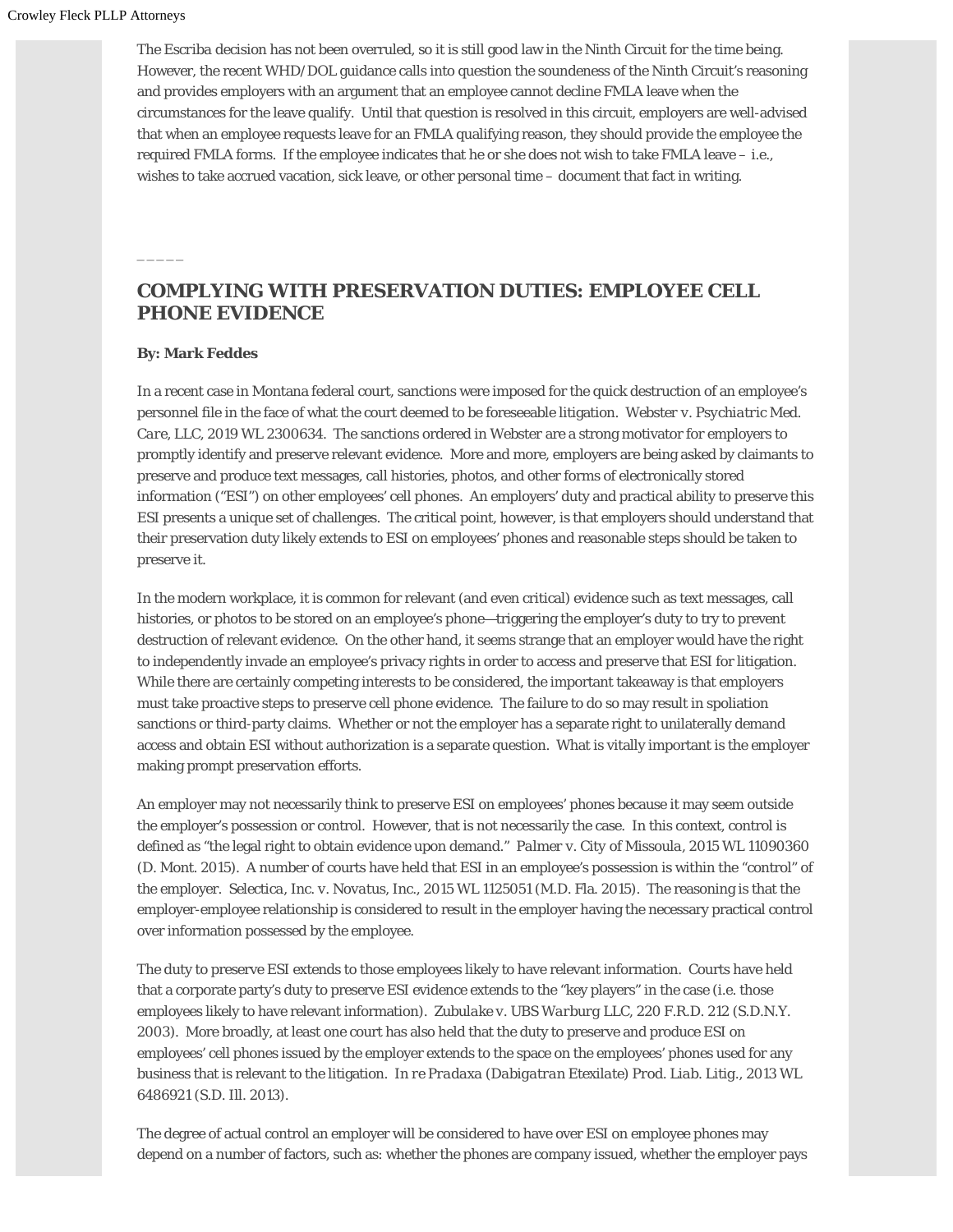or reimburses for bills associated with the device, whether the employee is expected to use a personal mobile device for work, or whether the employee generally owns, maintains, and uses his/her mobile device separately from work—a growing rarity. These factors may determine the employee's expectation of privacy in the contents of his or her device. Regardless of the actual level of control, it is best practice to proactively work to preserve ESI and seek employee cooperation in those efforts. For example, an employer should issue a written notice to "key player" employees, identifying the categories of ESI on phones they should preserve as well as providing meaningful instructions to do so. An employer may also request that employees turn over any relevant ESI to the employer to ensure preservation and facilitate potential production in discovery.

From a practical standpoint, it may be difficult to determine what else an employer may do to preserve ESI. Imagine, for example, a potential wrongful discharge case in which an employer specifically requests a supervisor preserve and produce text messages on the supervisor's cell phone regarding the reasons for an employee's termination. The supervisor then fails to take the immediate necessary steps to preserve the texts or even deletes them. If the text messages are lost in those circumstances, it is difficult to say the employer did not make a good faith effort to comply with its preservation duties or that sanctions can be fairly imposed. *See Webster* (culpability for destruction one factor in spoliation sanctions analysis). Additionally, the same ESI may be available from other sources (e.g. via subpoena duces tecum to a service carrier or from the recipient of texts)—another potentially mitigating factor.

In Montana, one of the primary barriers to employers' ability to take more aggressive preservation steps is the employee's right to privacy. Mont. Const. Art. II § 10. Montana adheres to one of the most stringent protections of its citizen's right to privacy in the country and those protections extend not only to autonomy privacy but also confidential "informational privacy." *State v. Burns*, 253 Mont. 37, 830 P.2d 1318 (1992); *State v. Nelson*, 283 Mont. 231, 941 P.2d 441 (1997). Employees undoubtedly have a high privacy interest in the contents of their personal cell phones. *Riley v. California*, 134 S. Ct. 2473 (2014) (providing lengthy analysis of the nature of modern cell phones, the important privacy interests embodied by them, and the "several interrelated consequences for privacy" presented by their storage capacity); *Palmer v. City of Missoula*, 2015 WL 11090360 (D. Mont. 2015) ("privacy concerns of the individuals outweigh any potential benefit" with regard to production of employee cell phone information and other ESI); *Montana v. Johnson*, 2012 WL 9388181 (D. Mont. 2012) (finding victim and individuals with whom she communicated possessed reasonable expectation of privacy in text messages). In *Johnson*, for example, the Federal District Court for the District of Montana observed that special privacy interests are implicated because a cell phone is "an 'access point' to potentially boundless amounts of digital information." *Johnson*, 2012 WL 9388181. Because of these privacy rights, employers should be wary of wholesale attempts to commandeer employees' phones or ESI without first obtaining the employees' authorization.

Ultimately, employers should understand their duty to preserve evidence likely extends to relevant ESI stored on employees' phones. Practically, the preservation lengths to which an employer may go without violating employees' privacy rights is a developing area, particularly in states like Montana with robust individual privacy rights. Nevertheless, once the preservation duty is triggered, employers should work with legal counsel to identify any potentially relevant ESI and issue litigation hold requests to those employees with meaningful instructions on preserving and/or turning over ESI to the employer.

Len Smith Employment Practice Group (406) 252-3441 [lsmith@crowleyfleck.com](mailto:lsmith@crowleyfleck.com)

 $\overline{\phantom{a}}$ 

Bill Mattix Employment Practice Group